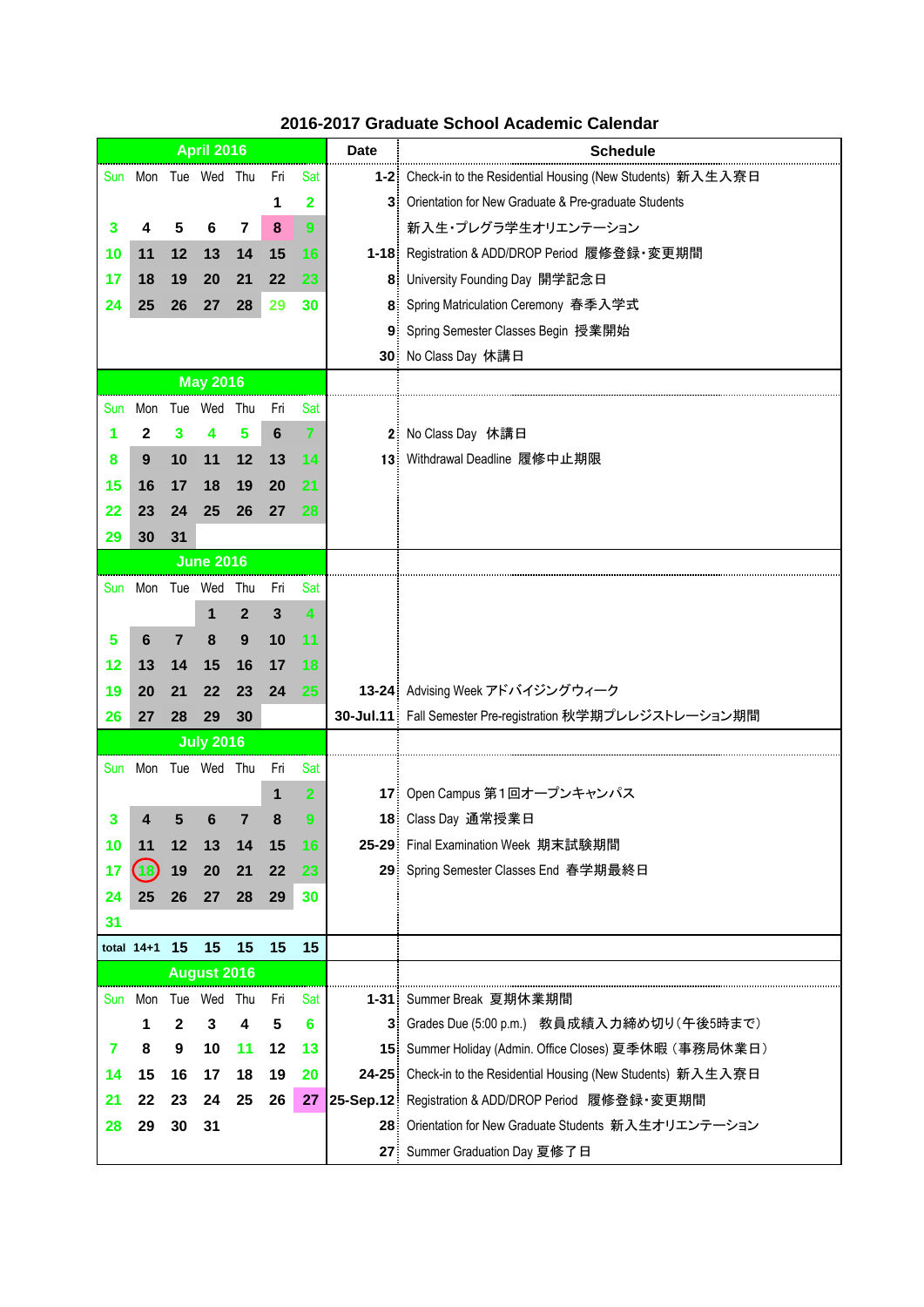|     |                                                                  |                         |                 | September 2016          |                |                         | <b>Date</b>         | <b>Schedule</b>                                                   |
|-----|------------------------------------------------------------------|-------------------------|-----------------|-------------------------|----------------|-------------------------|---------------------|-------------------------------------------------------------------|
| Sun |                                                                  |                         | Mon Tue Wed Thu |                         | Fri            | Sat                     |                     | 1. Fall Matriculation Ceremony 秋季入学式                              |
|     |                                                                  |                         |                 | 1                       | $\mathbf{2}$   | 3                       |                     | 5 Fall Semester Classes Begin 授業開始                                |
| 4   | 5                                                                | 6                       | $\overline{7}$  | 8                       | 9              | 10                      |                     | 18 Open Campus 第2回オープンキャンパス                                       |
| 11  | 12                                                               | 13                      | 14              | 15                      | 16             | 17                      |                     | 19 Class Day 通常授業日                                                |
| 18  | $\left( \begin{smallmatrix} 1&0 \ 0&1 \end{smallmatrix} \right)$ | 20                      | 21              | 22                      | 23             | 24                      |                     | 30: Withdrawal Deadline 履修中止期限                                    |
| 25  | 26                                                               | 27                      | 28              | 29                      | 30             |                         |                     | 28-Oct.5 Application for Change of Academic Advisor アドバイザー変更期間    |
|     |                                                                  |                         | October 2016    |                         |                |                         |                     |                                                                   |
|     | Sun Mon Tue Wed Thu                                              |                         |                 |                         | Fri            | Sat                     |                     |                                                                   |
|     |                                                                  |                         |                 |                         |                | 1                       |                     | 9-10 AIU Festival 大学祭                                             |
| 2   | 3                                                                | $\overline{\mathbf{4}}$ | 5               | 6                       | $\overline{7}$ | 8                       |                     | 9 Open Campus 第3回オープンキャンパス                                        |
| 9   | 10                                                               | 11                      | 12              | 13                      | 14             | 15                      |                     | 11: No Class Day 休講日                                              |
| 16  | 17                                                               | 18                      | 19              | 20                      | 21             | 22                      |                     | 11 Faculty Development Day 教員研修日                                  |
| 23  | 24                                                               | 25                      | 26              | 27                      | 28             | 29                      |                     | 24-Nov.4 Advising Week アドバイジングウィーク                                |
| 30  | 31                                                               |                         |                 |                         |                |                         |                     |                                                                   |
|     |                                                                  |                         |                 | November 2016           |                |                         |                     |                                                                   |
| Sun |                                                                  |                         | Mon Tue Wed     | Thu                     | Fri            | Sat                     |                     |                                                                   |
|     |                                                                  | 1                       | 2               | $\overline{\mathbf{3}}$ | 4              | 5                       |                     | 3 Class Day 通常授業日                                                 |
| 6   | $\overline{7}$                                                   | 8                       | 9               | 10                      | 11             | 12                      |                     | 10-21: Winter Program Pre-registration 冬期プログラムプレレジストレーション期間       |
| 13  | 14                                                               | 15                      | 16              | 17                      | 18             | 19                      |                     | 24-Dec. 6: Spring Semester 2017 Pre-Registration 春学期プレレジストレーション期間 |
| 20  | 21                                                               | 22                      | 23              | 24                      | 25             | 26                      |                     |                                                                   |
| 27  | 28                                                               | 29                      | 30              |                         |                |                         |                     |                                                                   |
|     |                                                                  |                         |                 | December 2016           |                |                         |                     |                                                                   |
|     | Sun Mon Tue Wed Thu                                              |                         |                 |                         | Fri            | Sat                     |                     |                                                                   |
|     |                                                                  |                         |                 | 1                       | $\mathbf{2}$   | $\overline{\mathbf{3}}$ |                     | 16-22: Final Examination Week 期末試験期間                              |
| 4   | 5                                                                | 6                       | 7               | 8                       | 9              | 10                      |                     | 22: Fall Semester Classes End 秋学期授業最終日                            |
| 11  | 12                                                               | 13                      | 14              | 15                      | 16             | 17                      |                     | 28 Grades Due (5:00 p.m.) 教員成績入力締切 (午後5時まで)                       |
| 18  | 19                                                               | 20                      | 21              | 22                      | 23             | 24                      |                     | 29- Jan.3: Winter Holiday (Admin. Office Closes) 年末年始休暇 (事務局休業日)  |
| 25  | 26                                                               | 27                      | 28              | 29                      | 30             | 31                      | 29<br><b>Jan 17</b> | Registration & ADD/DROP Period for Winter Program                 |
|     |                                                                  |                         |                 |                         |                |                         |                     | 履修登録·変更期間                                                         |
|     | total $14+1$ 15                                                  |                         |                 | 15 14+1 15              |                | 15                      |                     |                                                                   |